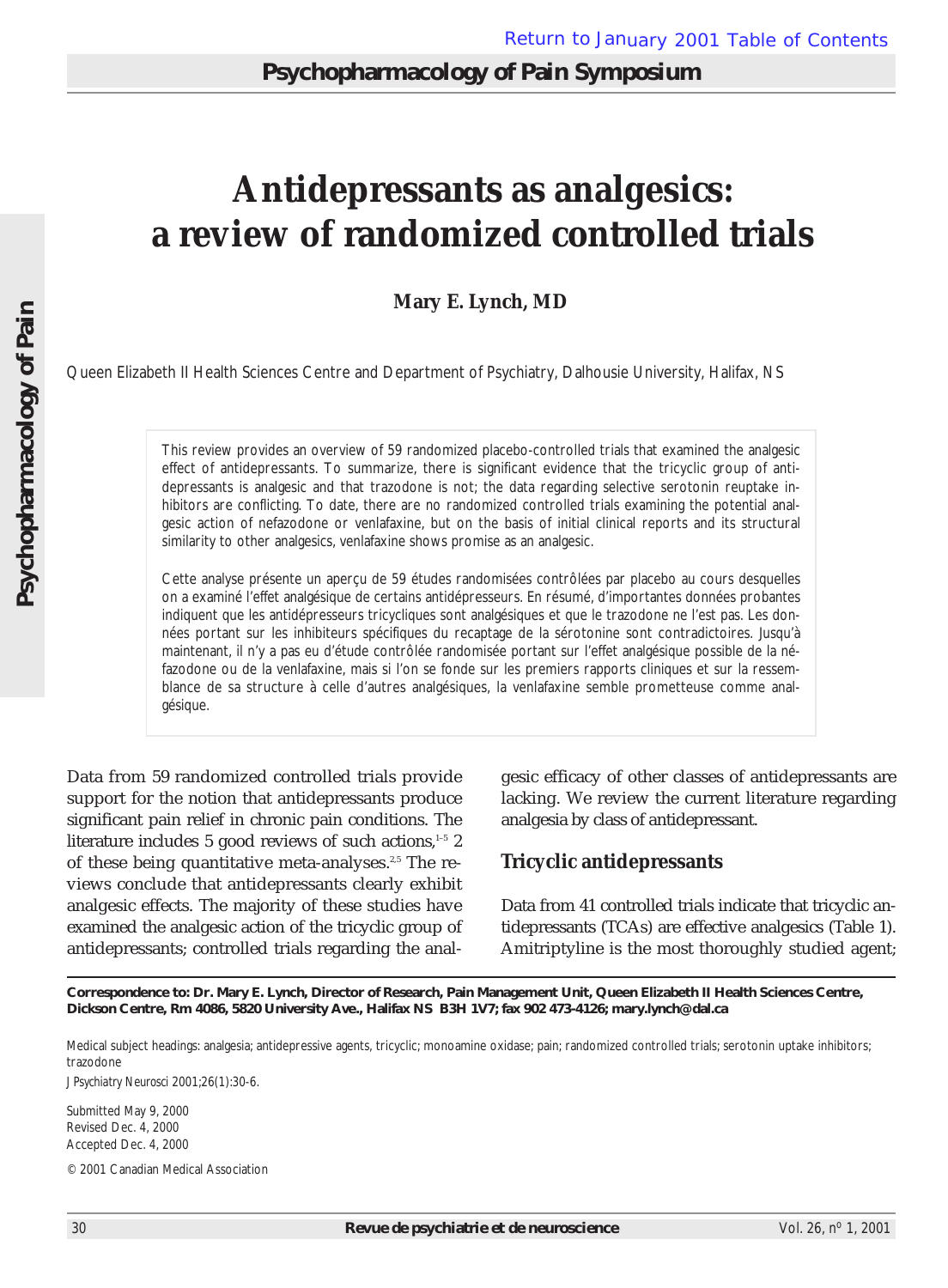desipramine, imipramine, clomipramine and doxepine have also been well studied.

Thirteen controlled trials examined the analgesic effects of the TCAs in neuropathic pain. There is signif-

|                                             |      |                              | Dosage,      |                                                     |                                       |
|---------------------------------------------|------|------------------------------|--------------|-----------------------------------------------------|---------------------------------------|
| Study                                       | Year | Drug                         | mg/d         | Pain diagnosis                                      | Outcome                               |
| Lance and Curran <sup>®</sup>               | 1964 | Amitriptyline                | 75           | Chronic tension headache                            | $^{+}$                                |
| Evans et al. <sup>7</sup>                   | 1973 | Doxepin                      | 150          | Pain on oral analgesics                             |                                       |
| Gomersall and                               |      |                              |              |                                                     |                                       |
| Stewart®                                    | 1973 | Amitriptyline                | 60           | Migraine                                            | $\ddot{}$                             |
| Okasha et al. <sup>9</sup>                  | 1973 | Amitriptyline                | 50           | Psychogenic headache                                | $\ddot{}$                             |
| Okasha et al. <sup>9</sup>                  | 1973 | Doxepin                      | 40           | Psychogenic headache                                | $\ddag$                               |
| Gringras <sup>10</sup>                      | 1976 | Imipramine                   | 75           | Arthritic                                           | $\ddot{}$                             |
| Jenkins et al. <sup>11</sup>                | 1976 | Imipramine                   | 75           | Low back pain                                       |                                       |
| MacNeill and $Dick^{12}$                    | 1976 | Imipramine                   | 75           | Rheumatoid arthritis                                | $+^*$                                 |
| Sternbach et al. <sup>13</sup>              | 1976 | Amitriptyline                | 150          | Chronic organic pain<br>("usually musculoskeletal") |                                       |
| Sternbach et al. <sup>13</sup><br>Couch and | 1976 | Clomipramine                 | 150          | Chronic organic pain                                | $\ddot{}$                             |
| Hassanein <sup>14</sup>                     | 1979 | Amitriptyline                | 100          | Migraine                                            | $^{+}$                                |
| Morland et al. <sup>15</sup>                | 1979 | Doxepin                      | 100          | Mixed headache                                      | +t                                    |
| Ganvir et al. <sup>16</sup>                 | 1980 | Clomipramine                 | 25           | Arthralgia                                          | $\overline{\phantom{0}}$              |
| Alcoff et al. $17$                          | 1982 | Imipramine                   | 150          | Low back pain                                       | -                                     |
| Hameroff et al. <sup>18</sup>               | 1982 | Doxepin                      | 300          | Low back pain                                       | $\ddot{}$                             |
| Pilowsky et al. <sup>19</sup>               | 1982 | Amitriptyline                | 150          | Chronic intractable pain                            |                                       |
| Sjaastad <sup>20</sup>                      | 1982 | Doxepin                      | 175          | Tension heacache                                    | $\ddot{}$                             |
| Watson et al. $21$                          | 1982 | Amitriptyline                | 75           | Postherpetic neuralgia                              | $\ddot{}$                             |
| Pheasant et al. <sup>22</sup>               | 1983 | Amitriptyline                | 150          | Low back pain                                       |                                       |
| Hameroff et al. $^{23}$                     | 1984 | Doxepin                      | 300          | Low back pain                                       | $\ddot{}$                             |
| Kvinesdal et al. <sup>24</sup>              | 1984 | Imipramine                   | 100          | Diabetic neuropathy                                 | $\ddot{}$                             |
| Carette et al. <sup>25</sup>                | 1986 | Amitriptyline                | 50           | Primary fibrositis                                  | $\ddag$                               |
| Goldenberg et al. <sup>26</sup>             | 1986 | Amitriptyline                | 25           | Fibromyalgia                                        | $\ddot{}$                             |
| Macfarlane et al. <sup>27</sup>             | 1986 | Trimipramine                 | 75           | Rheumatoid arthritis                                | $\ddag$                               |
| Sharav et al. <sup>28</sup>                 | 1987 | Amitriptyline                | 30           | Chronic oral facial pain                            | $\ddot{}$                             |
| Sharav et al. <sup>28</sup>                 | 1987 |                              | 150          |                                                     |                                       |
| Max et al. <sup>29</sup>                    | 1987 | Amitriptyline                | 25-150       | Chronic oral facial pain                            | $\ddot{}$                             |
| Frank et al. <sup>30</sup>                  | 1988 | Amitriptyline                | 1.5/kq       | Diabetic neuropathy<br>Rheumatoid arthritis         | $\ddot{}$                             |
| Frank et al. <sup>30</sup>                  | 1988 | Amitriptyline                | 1.5/kq       | Rheumatoid arthritis                                | $\ddot{}$<br>$\overline{\phantom{0}}$ |
| Max et al. <sup>31</sup>                    | 1988 | Desipramine<br>Amitriptyline | 150          |                                                     |                                       |
| Leijon and Boivie <sup>32</sup>             |      |                              |              | Postherpetic neuralgia                              | $\ddot{}$                             |
| Loldrup et al. <sup>33</sup>                | 1989 | Clomipramine                 | 150          | Post-stroke pain                                    | $^{+}$                                |
| Pilowsky and                                | 1989 | Clomipramine                 | 150          | Various pain locations                              | $+/-1$                                |
| Barrow <sup>34</sup>                        | 1990 | Amitriptyline                |              | Chronic intractable pain                            | +§                                    |
| Panerai et al. <sup>35</sup>                | 1990 | Clomipramine,                | $25 - 100$   | Central pain                                        |                                       |
|                                             |      | Nortriptyline                |              |                                                     |                                       |
| Max et al. <sup>36</sup>                    | 1991 | Desipramine                  | $12.5 - 150$ | Diabetic neuropathy                                 | $^{+}$                                |
| Sindrup et al. <sup>37</sup>                | 1989 | Imipramine                   | 125-200      | Diabetic neuropathy                                 | $^{+}$                                |
| Sindrup et al. <sup>38</sup>                | 1990 | Clomipramine                 | $50 - 75$    | Diabetic neuropathy                                 | $^{+}$                                |
| Sindrup et al. <sup>38</sup>                | 1990 | Desipramine                  | $50 - 200$   | Diabetic neuropathy                                 | $^{+}$                                |
| Kishore-Kumar et al. <sup>39</sup>          | 1990 | Desipramine                  | 167 (avg)    | Postherpetic neuralgia                              | $^{+}$                                |
| Sindrup et al. <sup>38</sup>                | 1990 | Imipramine                   | $25 - 350$   | Diabetic neuropathy                                 | $\ddot{}$                             |
| Sindrup et al. <sup>40</sup>                | 1992 | Imipramine                   | 25-350       | Diabetic neuropathy                                 | $^{+}$                                |

**Table 1: Placebo-controlled trials of tricyclic antidepressants to treat chronic pain**

\*Improved joint tenderness in imipramine group, but no change in rheumatoid factor.

tSignificant reduction in headache indices and in consumption of analgesic; no significant decrease in number of headache days.<br>‡+ for headache; – for burning mouth and abdominal pain.<br>§Varied results: amitriptyline somew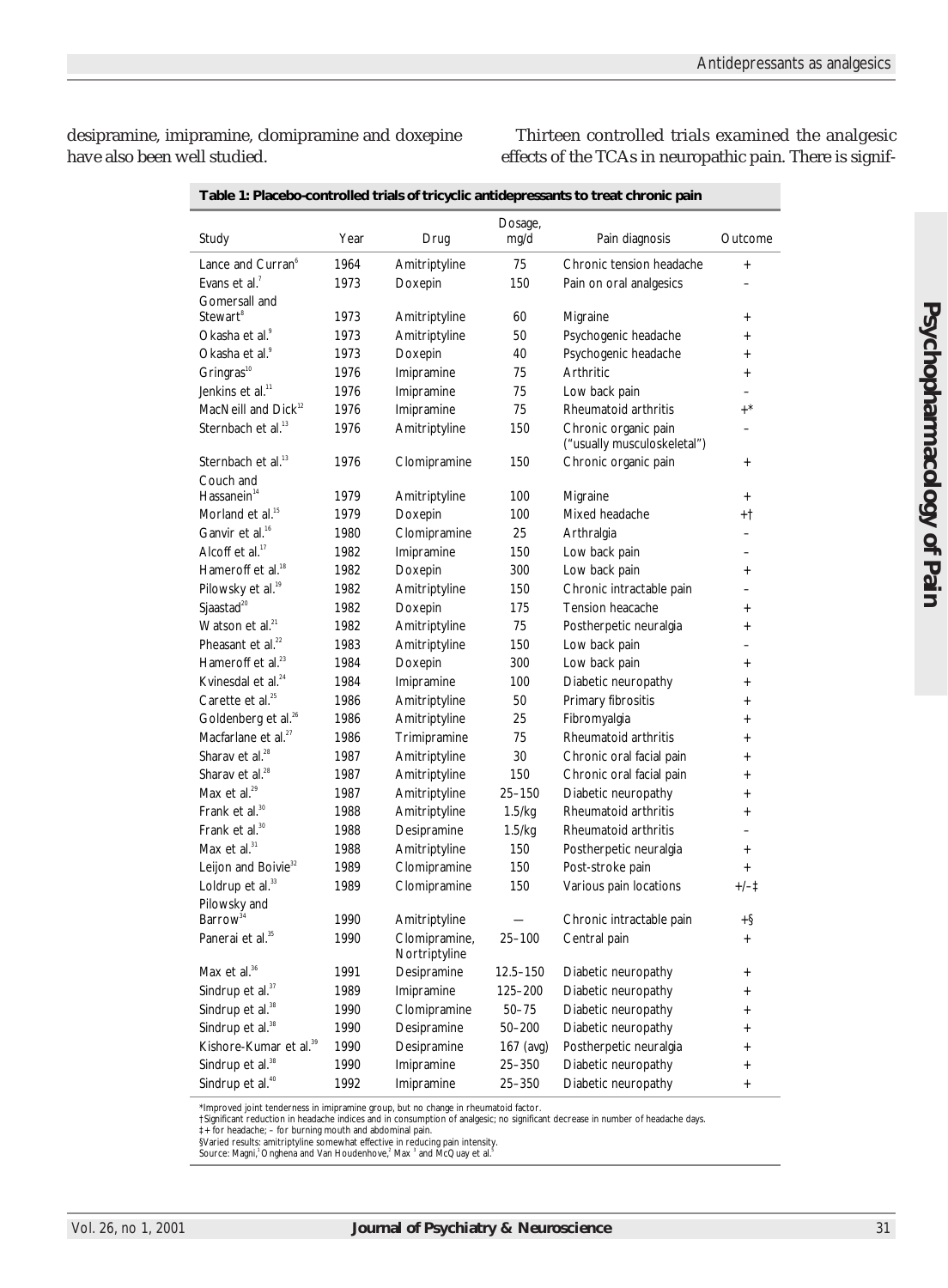icant consistent evidence that the TCAs are analgesic in painful diabetic neuropathy24,29,36–38,40,41 and postherpetic neuralgia21,36,39 and that they have exhibited analgesic efficacy in central pain<sup>35</sup> and post-stroke pain.<sup>32</sup> Other conditions for which there is evidence for TCA analgesia include tension-type headache, $6,9,15$  migraine $8,14$  and chronic oral-facial pain.<sup>28</sup> The data are less clear for arthritic pain $2,4$  and chronic low back pain.<sup>1,2,4</sup>

The analgesic effect occurs in the absence of depression or where there was no antidepressant effect, $2-5$  at doses lower than those used for depression,<sup>2-5</sup> and with an earlier onset of effect (i.e., within 1 week) than that required for an antidepressant effect.<sup>3-5</sup> Antidepressants were found to relieve brief lancinating pain as well as constant steady pain.<sup>3,5</sup>

#### *Concentration–response*

There is very little work in the area of concentration– response relationships. The majority of studies have focused on the question of efficacy per se. However, 2 studies have addressed this issue. In a single-blinded imipramine dose-titration study of 15 patients with diabetic neuropathy, imipramine doses were individually adjusted until doses yielded plasma concentrations of imipramine and desipramine well above 400 nmol/L or until all neuropathy symptoms disappeared.38 Visual analog scores for pain were plotted against plasma TCA concentration, as well as the cumulative number of patients who reached 95% of maximum pain relief at a given concentration. Most patients noted optimum relief at or below 400 nmol/L. All but 1 subject experienced marked relief of pain. In the 14 responding patients, much of the effect occurred at plasma levels of imipramine and desipramine below 100 nmol/L. There was considerable variation, however, and concentrations of 400–500 nmol/L were required to ensure a maximum analgesic response in all patients. (Therapeutic doses for depression are  $700-1100$  nmol/L.<sup>42</sup>)

In another study, in a randomized, double-blind, multiple-dose, crossover study with 3-week treatment periods, the analgesic efficacy and adverse effects of amitriptyline in oral doses of 25, 50 and 75 mg/day in 29 patients with chronic pain were compared. A 75-mg dose exhibited significantly greater analgesic efficacy with no significant difference in depression scores. At this dose, side effects, including dry mouth and sedation, were more frequent than at the lower doses.<sup>43</sup>

#### *Combination therapy using TCAs and neuroleptics*

In the past, clinicians had a tendency to add a low dose of a neuroleptic drug such as fluphenazine, in an effort to improve the analgesic effect of TCAs. This was based, primarily, on results of open uncontrolled trials.44 The 1 double-blind controlled trial comparing an amitriptyline–flupenthixol combination with amitriptyline alone found no significant difference in pain reduction between the 2 regimens.<sup>44</sup> Thus, there is no support for using antidepressant–neuroleptic combinations to treat pain.

#### *TCAs as pre-emptive analgesics*

There is some evidence that amitriptyline can be effective in pre-emptive analgesia in postherpetic neuralgia (i.e., the prevention of the onset of the neuropathic pain, not herpes zoster infection.) Seventy-two patients infected with acute herpes zoster were randomly assigned to receive either amitriptyline or placebo within days of the diagnosis; patients continued taking amitriptyline for 90 days. At 6-month follow-up, lowdose amitriptyline was found to decrease the prevalence of postherpetic neuralgia by more than half.<sup>45</sup>

## *Postoperative pain*

Long-term administration of TCAs may be effective in potentiating opioid analgesia in postoperative pain. Desipramine, given daily for 3–7 days preoperatively, was found to enhance postoperative morphine analgesia in dental pain paradigms. If administered for only 3 days, there was no effect, indicating desipramine had to be initiated 7 days before surgery to be effective.<sup>46</sup> Another trial found that 7 days of preoperative desipramine, but not amitriptyline, prolonged morphine analgesia.<sup>47</sup> On the other hand, a single dose of 50-mg desipramine on the first day postsurgically did not significantly enhance morphine analgesia when compared with placebo. Thus, it appears that desipramine, given for 3–7 days, as long as it is given 1 week preoperatively, can potentiate opioid analgesia.

#### **Selective serotonin reuptake inhibitors**

#### *Chronic pain*

Overall, the results regarding analgesic effects of the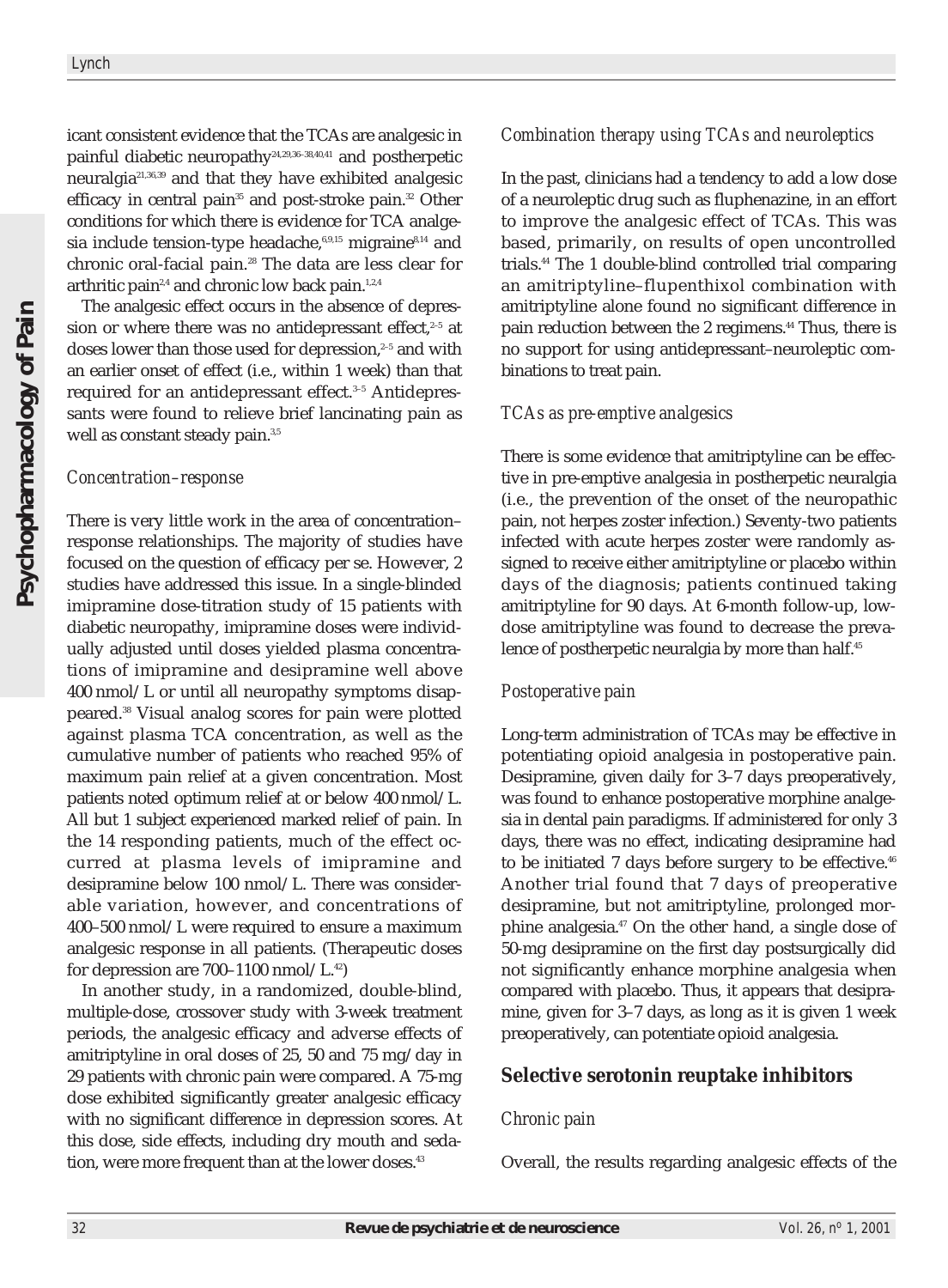selective serotonin reuptake inhibitor (SSRI) group of antidepressants have been disappointing (Table 2). These agents are not superior analgesics as was hoped in the late 1980s and early 1990s when it was assumed that analgesic mechanisms of the antidepressants were monoaminergic.

There are 7 controlled trials examining the analgesic action of SSRIs on headache. Only 3 of these included a placebo control group, however, and in these trials, the SSRI was no better than placebo.<sup>48-50</sup> There are 3 controlled trials examining SSRIs in the treatment of painful diabetic neuropathy. The larger study  $(n = 46)$ found no difference between fluoxetine and placebo;<sup>51</sup> in the 2 smaller studies, paroxetine<sup>41</sup> and citalopram<sup>40</sup> were found to exhibit a greater analgesic effect than placebo. There have been mixed results in studies of fibromyalgia as well. One smaller study demonstrated an analgesic effect with fluoxetine,<sup>53</sup> and a larger one found no significant analgesic effect with fluoxetine.<sup>52</sup> In a third trial, there was no significant analgesic effect with citalopram.<sup>54</sup> Two trials have examined the action of zimelidine,<sup>55,56</sup> an SSRI not available in Canada, in a mixed group of patients with chronic pain. Forty patients who received zimelidine (200 mg/day) experienced a significant analgesic effect;<sup>55</sup> however, a second trial involving 20 patients who received 250 mg of zimelidine per day reported no analgesic effect. $56$  A trial of 23 women with chronic pelvic pain found that sertraline (100 mg/day) was no different than placebo in providing analgesia.<sup>58</sup>

In studies examining both SSRIs and TCAs, the analgesia obtained with TCAs was superior in every case. Sindrup and colleagues<sup>41</sup> found imipramine to be better than paroxetine in treating painful diabetic neuropathy; Max and coworkers<sup>51</sup> found desipramine and amitriptyline, but not fluoxetine, to be effective in treatment of diabetic neuropathy, and Bendsten et al<sup>48</sup> demonstrated an improvement in tension headache with amitriptyline, but not with citalopram. Also, Atkinson et al<sup>59</sup> found that maprotiline (a norepinephrine reuptake inhibitor), but not paroxetine, led to a significant reduction in chronic low back pain when compared with placebo. Thus, the question of whether SSRIs improve chronic pain, independent of effects in coexisting depression, has not been clearly resolved; there are few controlled trials, and the results are conflicting.

## *Acute and postoperative pain, potential antianalgesic effect*

In a randomized controlled trial of 70 patients, 7 days of fluoxetine administered preoperatively attenuated postoperative morphine analgesia, both in peak effect and duration.<sup>60</sup> Dirkson et al $61$  examined the acute effects of various doses of fluoxetine and fluvoxamine on thermal and electrical stimulation induced pain in drug-naive rats and found enhanced withdrawal responses to noxious electrical stimulation, with no effect on heat-induced pain behaviour. The authors

**Table 2: Placebo-controlled trials of selective serotonin reuptake inhibitors to treat chronic pain**

| Year | Drug              | Dosage,<br>mg/d | Pain diagnosis         | n  | Outcome |
|------|-------------------|-----------------|------------------------|----|---------|
| 1996 | Citalopram        | 20              | Tension headache       | 40 |         |
| 1981 | Famoxetine        | 300             | Migraine               | 59 |         |
| 1986 | Famoxetine        | $200 - 600$     | Migraine               | 65 |         |
| 1992 | Fluoxetine        | 40              | Diabetic neuropathy    | 46 | -       |
| 1990 | Paroxetine        | 40              | Diabetic neuropathy    | 19 | $+$     |
| 1992 | Citalopram        | 40              | Diabetic neuropathy    | 18 | $+$     |
| 1994 | Fluoxetine        | 20              | Fibromyalgia           | 42 |         |
| 1996 | Fluoxetine        | 20              | Fibromyalgia           | 19 | $+$     |
| 1995 | Citalopram        | $20 - 40$       | Fibromyalgia           | 22 |         |
|      |                   |                 |                        |    |         |
| 1979 | <b>Zimelidine</b> | 200             | Chronic pain           | 40 | $+$     |
| 1986 | Zimelidine        | 250             | Chronic pain           | 20 |         |
| 1996 | Fluoxetine        | 20              | Chronic rheumatic pain | 59 | $+$     |
| 1998 | Sertraline        | 100             | Pelvic pain            | 23 |         |
| 1999 | Paroxetine        | $10 - 30$       | Low back pain          | 74 |         |
|      |                   |                 |                        |    |         |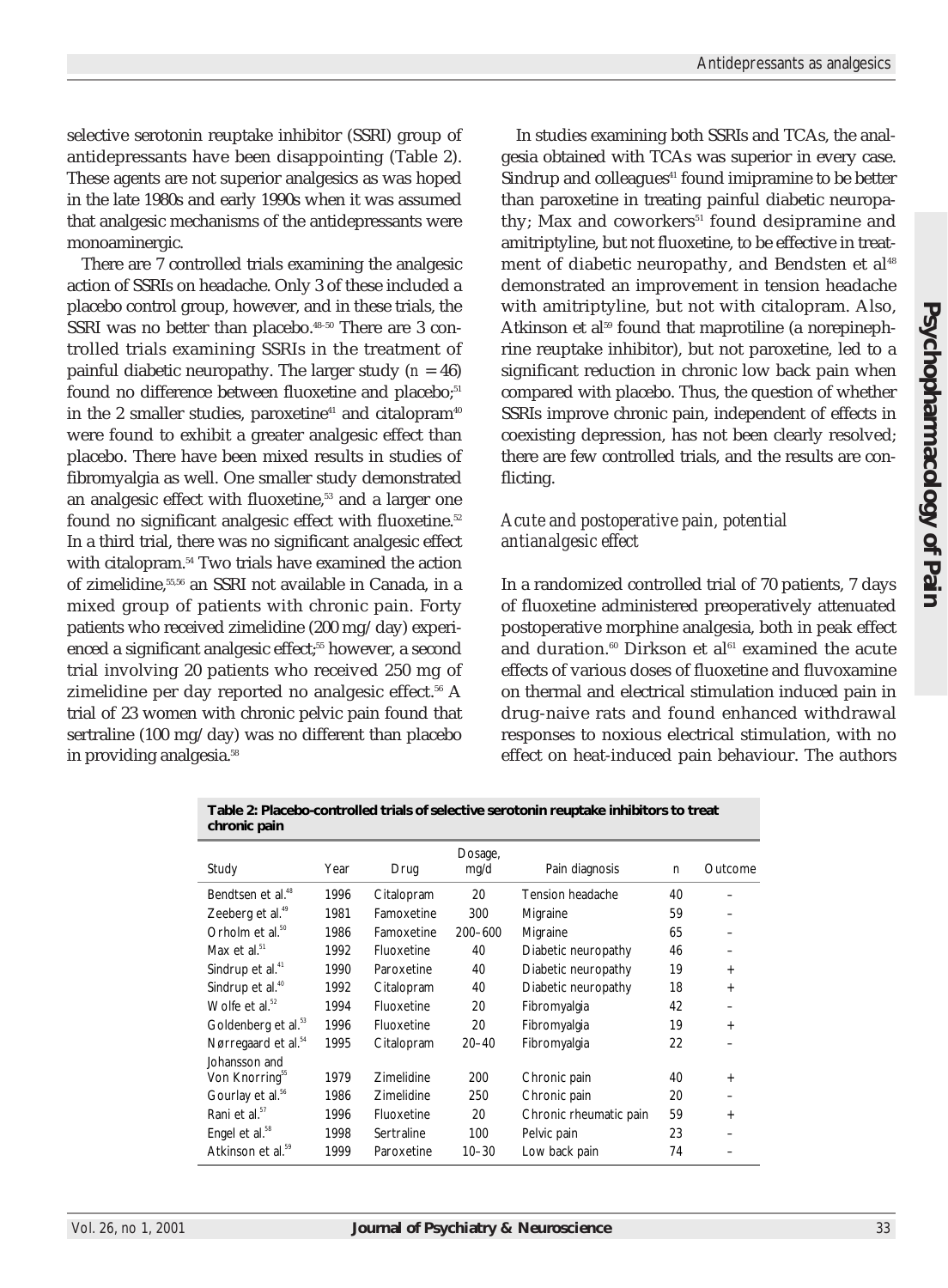concluded that there is no antinociceptive effect for the 2 SSRIs and raised the concern that SSRIs may actually enhance responses to noxious stimulation.

## **Triazolopyridines**

#### *Trazodone*

There are 4 placebo-controlled trials examining trazodone as an analgesic (Table 3), which, in general, do not support an analgesic effect. A study involving 18 patients with traumatic myelopathy determined that trazodone (150 mg/day) was no better than placebo as an analgesic.<sup>62</sup> Trazodone (1.5 mg/kg/day) given to 47 patients with rheumatoid arthritis was also no better than placebo in controlling pain, $30$  and 42 patients with chronic low back pain experienced no significant pain relief taking 200 mg of trazodone per day.<sup>64</sup> There was 1 positive placebo-controlled trial involving 35 patients with pediatric migraine;<sup>63</sup> in this study trazodone at 1 mg/kg/day reduced the frequency and duration of migraine. Another trial comparing amitriptyline and trazodone found that both agents exhibited similar efficacy in relieving deafferentation pain.<sup>65</sup> Thus, trazodone does not appear to exhibit consistent analgesic effects.

## *Nefazodone*

There are no human reports or randomized controlled trials examining an analgesic effect for nefazodone.

## **Monoamine oxidase inhibitors**

In the 1 controlled trial in the literature, which involved 40 patients with atypical facial pain and depression, 45 mg of phenelzine led to significant improvements in both pain and depression.<sup>66</sup> There are no controlled trials examining the analgesic effect of monoamine oxidase inhibitors in nondepressed patients.

## **Selective serotonin–norepinephrine reuptake inhibitor: venlafaxine**

At present there are no published randomized controlled trials examining the analgesic action of venlafaxine. This agent is of particular interest for 2 reasons: (1) its broad neurotransmitter profile, similar to the tricyclic group, has led to speculation that it may have promise as an analgesic, $67$  and (2) it is similar in structure to tramadol, an analgesic with both opioid agonist and monoaminergic activity. The structural similarities between venlafaxine and tramadol are striking;<sup>68</sup> both agents exhibit methoxyphenyl, *N,N*-demethylamino and hydroxycyclohexyl groups. These groups can assume near super-imposable intramolecular orientations (depending on which enantiomers and conformations are compared).<sup>68</sup> Venlafaxine and tramadol exhibit pharmacological similarities as well; both inhibit reuptake of serotonin and norepinephrine, both are enantioselectively metabolized by cytochrome oxidase isoenzyme P450 2D6 and both yield pharmacologically active *O*-desmethyl metabolites.<sup>68</sup> Venlafaxine has been utilized to treat cases of chronic pain,<sup>69-71</sup> and tramadol has shown promise as an antidepressant augmentation strategy.<sup>72</sup>

Although there are no published controlled trials with this agent, there are case reports, open trials and preclinical work of interest. Lang et al<sup>73</sup> found venlafaxine to be effective in mitigating thermal hyperalgesia in rats caused by chronic constriction injury of the sciatic nerve. Songer and Schulte, $71$  in the first reported case discussing venlafaxine as an analgesic, describe a patient with radicular back pain and depression who had experienced resolution of depression but continued back pain on sertraline (200 mg/day). The patient was admitted to hospital and venlafaxine was started at a dose of 37.5 mg twice daily. Within 3 days, the patient's back pain markedly decreased. Taylor and Rowbotham<sup> $70$ </sup> report on a series of 12 patients with various chronic pain diagnoses, all of whom experienced relief of pain taking venlafaxine. Nascimento<sup>74</sup> describes an

| Table 3. Flacebo-controlled trials of trazogone to treat chronic pain |      |                     |                                   |    |         |  |  |  |  |
|-----------------------------------------------------------------------|------|---------------------|-----------------------------------|----|---------|--|--|--|--|
| Study                                                                 | Year | Dose per day        | Pain diagnosis                    | n  | Outcome |  |  |  |  |
| Frank et al. $30$                                                     | 1988 | $1.5 \text{ mg/kg}$ | Rheumatoid arthritis              | 47 |         |  |  |  |  |
| Davidoff et al. <sup>62</sup>                                         | 1987 | 150 mg              | Traumatic myelopathy              | 18 |         |  |  |  |  |
| Battistella et al. <sup>63</sup>                                      | 1993 | 1 mg/kg             | Pediatric migraine<br>prophylaxis | 35 | $^{+}$  |  |  |  |  |
| Goodkin et al. <sup>64</sup>                                          | 1990 | 200 mg              | Chronic low back pain             | 42 |         |  |  |  |  |

**Table 3: Placebo-controlled trials of trazodone to treat chronic pain**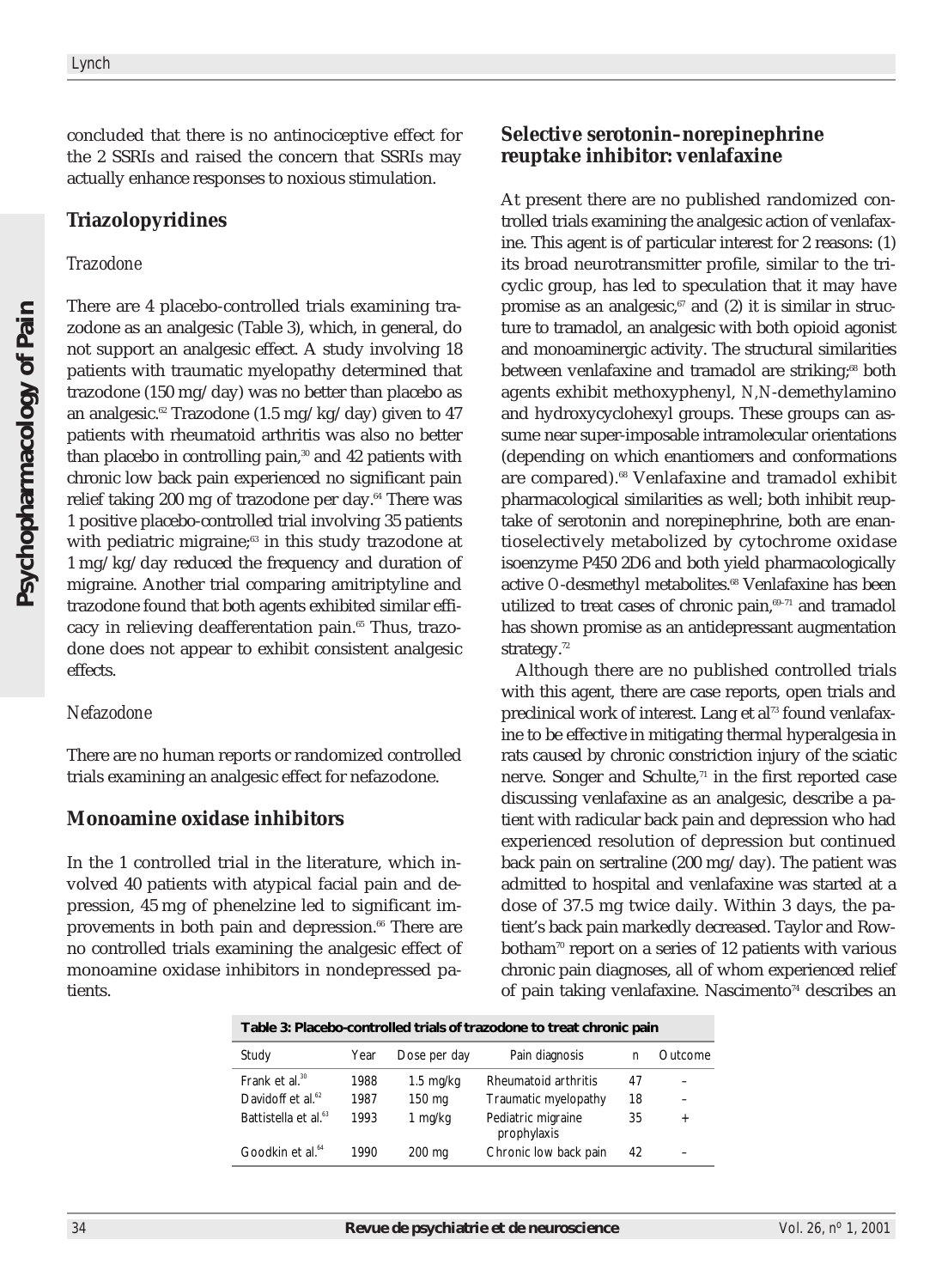open trial of 42 patients with migraine who experienced an 88% reduction in headaches while taking 18.75 mg to 37.5 mg of venlafaxine per day. Although randomized controlled trials are necessary, this agent shows considerable promise as an analgesic.

#### **Summary**

There is significant evidence that the TCAs are good analgesics, but data for the SSRIs are conflicting; data available to date indicate trazodone is not analgesic, and although venlafaxine shows significant promise, clinical trials are needed.

## **References**

- 1. Magni G. The use of antidepressants in the treatment of chronic pain: a review of the current evidence. *Drugs* 1991; 42(5):730-48.
- 2. Onghena P, Van Houdenhove B. Antidepressant-induced analgesia in chronic non-malignant pain: a meta-analysis of 39 placebo-controlled studies. *Pain* 1992;49:205-20.
- 3. Max BM. Antidepressants as analgesics. *Prog Pain Res Manage* 1994;1:229-46.
- 4. Sindrup SH. Antidepressants as analgesics. *Anesth Biol Found* 1997;2B:987-97.
- 5. McQuay HJ, Tramer M, Nye BA, Carroll D, Wiffen PJ, Moore RA. A systematic review of antidepressants in neuropathic pain. *Pain* 1996;68:217-27.
- 6. Lance JW, Curran DA. Treatment of chronic tension headache. *Lancet* 1964;1:1236-9.
- 7. Evans W, Gensler F, Blackwell B, Galbrecht C. The effects of antidepressant drugs on pain relief and mood in the chronically ill. *Psychosomatics* 1973;14:214-9.
- 8. Gomersall JD, Stuart A. Amitriptyline in migraine prophylaxis: changes in pattern of attacks during a controlled clinical trial. *Neuro Neurosur Psychiat* 1973;36:684-90.
- 9. Okasha A, Ghaleb HA, Sadek A. A double-blind trial for the clinical management of psychogenic headache. *Br J Psychiat* 1973;122:181-3.
- 10. Gringras M. A clinical trial of tofranil in rheumatic pain in general practice. *J Int Med Res* 1976;4:(2 Suppl):41-9.
- 11. Jenkins DG, Ebbutt AF, Evans CD. Tofranil in the treatment of low back pain. *J Int Med Res* 1976;4:(2 Suppl):28-40.
- 12. MacNeill AL, Dick WC. Imipramine and rheumatoid factor. *J Int Med Res* 1976;4:(2 Suppl):23-7.
- 13. Sternback RA, Janowsky DS, Huey IY, Segal DS. Effects of altering brain serotonin activity on human chronic pain. In: Bonica JJ, Albe-Fessard DG, editors. *Advances in pain research and therapy.* vol 1. New York: Raven Press; 1976. p. 601-6.
- 14. Couch JR, Hassanein RS. Amitriptyline in migraine prophylaxis. *Arch Neurol* 1979;36:695-9.
- 15. Morland TJ, Storli OV, Mogstad TE. Doxepin in the prophylactic treatment of mixed "vascular" and tension headache. *Headache* 1979;19:382-3.
- 16. Ganvir P, Beaumont G, Seldrup J. A comparative trail of clomipramine and placebo as adjunctive therapy in arthralgia, *J Int Med Res* 1980;8 (3 Suppl):60-6.
- 17. Alcoff J, Jones E, Rust P, Newman R. Controlled trial of imip-

ramine for chronic low back pain. *J Fam Pract* 1982;14:841-6.

- 18. Hameroff SR, Cork RC, Scherer K, Crago BR, Neuman C, Womble JR, et al. Doxepin effects on chronic pain, depression and plasma opioids. *J Clin Psychiat* 1982;43:22-7.
- 19. Pilowsky I, Hallet EC, Basset DL, Thomas PG, Penhall RK. A controlled study of amitriptyline in the treatment of chronic pain. *Pain* 1982;14:169-79.
- 20. Sjaastad O. So-called "tension headache" the response to a 5-HT uptake inhibitor: femoxetine. *Cephalalgia* 1983;3:53-60.
- 21. Watson CP, Evans RJ, Reed K, Merskey H, Goldsmith L, Warsh J. Amitriptyline versus placebo in postherpetic neuralgia. *Neurology* 1982;32:671-3.
- 22. Pheasant H, Bursk A, Goldfarb J, Azen SP, Weiss JN, Borelli L. Amitriptyline and chronic low-back pain: a randomized double-blind crossover study. *Spine* 1983;8:552-7.
- 23. Hameroff SR, Weiss JL, Lerman JC, Cork RC, Watts KS, Crago BR, et al. Doxepin's effects on chronic pain and depression: a controlled study. *J Clin Psychiat* 1984;45:47-52.
- 24. Kvinesdale B, Molin J, Froland A, Gram LF. Imipramine treatment of painful diabetic neuropathy. *JAMA* 1984;251:1727-30.
- 25. Carette S, McCain GA, Bell DA, Fam AG. Evaluation of amitriptyline in primary fibrositis: a double-blind, placebocontrolled study. *Arthritis Rheum* 1986;29:655-9.
- 26. Goldenberg DL, Felson DT, Dinerman H. A randomized controlled trial of amitriptyline and naproxen in the treatment of patients with fibromyalgia. *Arthritis Rheum* 1986;29:1371-7.
- 27. Macfarlane JG, Jalali S, Grace EM. Trimipramine in rheumatoid arthritis: a double-blind trial in relieving pain and joint tenderness. *Curr Med Res Opin* 1986;10:89-93.
- 28. Sharav Y, Singer E, Schmidt E, Dionne RA, Dubner R. The analgesic effect of amitriptyline on chronic facial pain. *Pain* 1987;31:199-209.
- 29. Max MB, Culnane M, Schafer SC, Gracely RH, Walther DJ, Smoller B, et al. Amitriptyline relieves diabetic neuropathy pain in patients with normal or depressed mood. *Neurology* 1987;37:589-96.
- 30. Frank RG, Beck NC, Parker JC, Kashani JH, Elliott TR, Haut AE, et al. Depression in rheumatoid arthritis. *J Rheumatol* 1988; 15:920-5.
- 31. Max MB, Schafer SC, Culnane M, Smoller B, Dubner R, Gracely RH. Amitriptyline, but not lorazepam, relieves postherpetic neuralgia. *Neurology* 1988;38:1427-32.
- 32. Leijon G, Boivie J. Central post-stroke pain: controlled trial of amitriptyline and carbamazepine. *Pain* 1989;36:27-36.
- 33. Loldrup D, Langemark M, Hansen HJ, Olesen J, Bech P. Clomipramine and mianserin in chronic idiopathic pain syndrome: a placebo-controlled study. *Psychopharmacology* 1989; 99:1-7.
- 34. Pilowsky I, Barrow CG. A controlled study of psychotherapy and amitriptyline used individually and in combination in the treatment of chronic intractable, "psychogenic" pain. *Pain* 1990;40:3-19.
- 35. Panerai AE, Monza G, Movilia P, Bianchi M, Francucci BM, Tiengo M. A randomized, within patient, crossover, placebocontrolled trial on the efficacy and tolerability of the tricyclic antidepressants chlorimipramine and nortriptyline in central pain. *Acta Neurol Scand* 1990;82:34-8.
- 36. Max MB, Kishore-Kumar R, Schafer SC, Meister B, Gracely RH, Smoller B, et al. Efficacy of desipramine in painful diabetic neuropathy: a placebo-controlled trial. *Pain* 1991;45:3-9.
- 37. Sindrup SH, Ejlertsen B, Frøland A, Sindrup EH, Brøsen K, Gram LF. Imipramine treatment in diabetic neuropathy: relief of subjective symptoms without changes in peripheral and autonomic nerve function. *Eur J Clin Pharmacol* 1989;37:151-3.